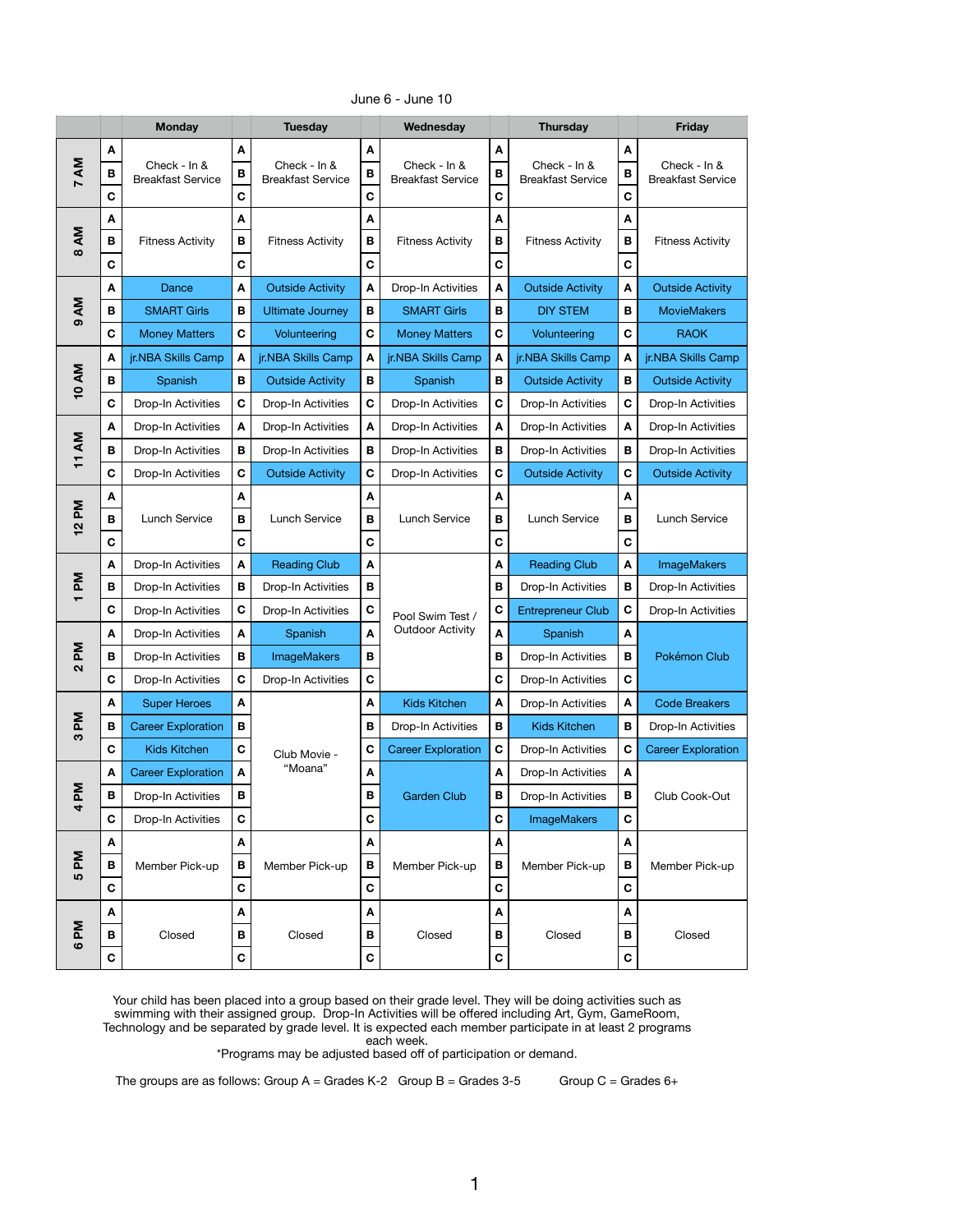|                                       |                       | <b>Monday</b>                            |                       | <b>Tuesday</b>                                |                       | Wednesday                                |                       | <b>Thursday</b>                          |                                  | <b>Friday</b>                            |
|---------------------------------------|-----------------------|------------------------------------------|-----------------------|-----------------------------------------------|-----------------------|------------------------------------------|-----------------------|------------------------------------------|----------------------------------|------------------------------------------|
| 7 AM                                  | A<br>B<br>$\mathbf C$ | Check - In &<br><b>Breakfast Service</b> | A<br>B<br>$\mathbf C$ | Check - In &<br><b>Breakfast Service</b>      | A<br>B<br>$\mathbf c$ | Check - In &<br><b>Breakfast Service</b> | A<br>B<br>$\mathbf c$ | Check - In &<br><b>Breakfast Service</b> | A<br>B<br>$\mathbf c$            | Check - In &<br><b>Breakfast Service</b> |
| 8 AM                                  | Α<br>B<br>$\mathbf C$ | <b>Fitness Activity</b>                  | A<br>B<br>$\mathbf c$ | <b>Fitness Activity</b>                       | A<br>B<br>$\mathbf c$ | <b>Fitness Activity</b>                  | A<br>B<br>$\mathbf C$ | <b>Fitness Activity</b>                  | A<br>$\, {\bf B}$<br>$\mathbf C$ | <b>Fitness Activity</b>                  |
|                                       | A                     | Dance                                    | A                     | <b>Outside Activity</b>                       | A                     | Drop-In Activities                       | $\boldsymbol{A}$      | <b>Outside Activity</b>                  | A                                | <b>Outside Activity</b>                  |
| ΔM                                    | в                     | <b>SMART Girls</b>                       | В                     | <b>Ultimate Journey</b>                       | B                     | <b>SMART Girls</b>                       | B                     | <b>DIY STEM</b>                          | В                                | <b>MovieMakers</b>                       |
| ၜ                                     | $\mathbf c$           | <b>Money Matters</b>                     | $\mathbf c$           | Volunteering                                  | $\mathbf c$           | <b>Money Matters</b>                     | $\mathbf C$           | Volunteering                             | $\mathbf c$                      | <b>RAOK</b>                              |
|                                       | A                     | jr.NBA Skills Camp                       | $\boldsymbol{A}$      | jr.NBA Skills Camp                            | $\boldsymbol{A}$      | jr.NBA Skills Camp                       | A                     | jr.NBA Skills Camp                       | A                                | jr.NBA Skills Camp                       |
| <b>10 AM</b>                          | B                     | Spanish                                  | B                     | <b>Outside Activity</b>                       | B                     | Spanish                                  | $\, {\bf B}$          | <b>Outside Activity</b>                  | B                                | <b>Outside Activity</b>                  |
|                                       | $\mathbf C$           | Drop-In Activities                       | $\mathbf C$           | Drop-In Activities                            | $\mathbf C$           | Drop-In Activities                       | $\mathbf C$           | Drop-In Activities                       | $\mathbf C$                      | Drop-In Activities                       |
|                                       | A                     | Drop-In Activities                       | A                     | Drop-In Activities                            | A                     | Drop-In Activities                       | $\boldsymbol{A}$      | Drop-In Activities                       | A                                | Drop-In Activities                       |
| 11 AM                                 | B                     | Drop-In Activities                       | B                     | Drop-In Activities<br><b>Outside Activity</b> | B                     | Drop-In Activities                       | B                     | Drop-In Activities                       | $\, {\bf B}$                     | Drop-In Activities                       |
|                                       | C                     | Drop-In Activities                       | C                     |                                               | C                     | Drop-In Activities                       | $\mathbf C$           | <b>Outside Activity</b>                  | C                                | <b>Outside Activity</b>                  |
| ΣĀ<br>$\boldsymbol{\mathsf{N}}$       | A<br>B<br>$\mathbf C$ | Lunch Service                            | A<br>B<br>$\mathbf C$ | Lunch Service                                 | A<br>B<br>$\mathbf C$ | Lunch Service                            | A<br>B<br>$\mathbf c$ | <b>Lunch Service</b>                     | A<br>B<br>$\mathbf C$            | <b>Lunch Service</b>                     |
|                                       | A                     |                                          | A                     | <b>Reading Club</b>                           | A                     |                                          | A                     | <b>Reading Club</b>                      | A                                | <b>ImageMakers</b>                       |
| Μd<br>$\overline{\phantom{0}}$        | B                     | Pool / Outdoor<br>Activity               | В                     | Drop-In Activities                            | В                     |                                          | B                     | Drop-In Activities                       | B                                | Drop-In Activities                       |
|                                       | $\mathbf c$           |                                          | $\mathbf c$           | Drop-In Activities                            | $\mathbf C$           | Pool / Outdoor                           | $\mathbf C$           | <b>Entrepreneur Club</b>                 | $\mathbf C$                      | Drop-In Activities                       |
|                                       | A                     |                                          | A                     | Spanish                                       | A                     | Activity                                 | $\boldsymbol{A}$      | Spanish                                  | A                                |                                          |
| Md<br>$\mathbf{\Omega}$               | B                     |                                          | B                     | <b>ImageMakers</b>                            | B                     |                                          | B                     | Drop-In Activities                       | B                                | Pokémon Club                             |
|                                       | $\mathbf c$           |                                          | $\mathbf c$           | Drop-In Activities                            | $\mathbf c$           |                                          | $\mathbf C$           | Drop-In Activities                       | $\mathbf C$                      |                                          |
|                                       | A                     | <b>Super Heroes</b>                      | A                     |                                               | A                     | Kids Kitchen                             | A                     | Drop-In Activities                       | A                                | <b>Code Breakers</b>                     |
| $\mathbf{M}$<br>S                     | B                     | <b>Career Exploration</b>                | В                     |                                               | $\, {\bf B}$          | Drop-In Activities                       | $\, {\bf B}$          | <b>Kids Kitchen</b>                      | B                                | Drop-In Activities                       |
|                                       | $\mathbf c$           | Kids Kitchen                             | C                     | Club Movie -                                  | $\mathbf C$           | <b>Career Exploration</b>                | $\mathbf C$           | Drop-In Activities                       | $\mathbf C$                      | <b>Career Exploration</b>                |
|                                       | A                     | <b>Career Exploration</b>                | $\boldsymbol{A}$      | "Country Bears"                               | A                     |                                          | A                     | Drop-In Activities                       | A                                |                                          |
| Μd<br>4                               | B                     | Drop-In Activities                       | В                     |                                               | В                     | <b>Garden Club</b>                       | B                     | Drop-In Activities                       | B                                | Theme Dance Party                        |
|                                       | $\mathbf C$           | Drop-In Activities                       | $\mathbf c$           |                                               | $\mathbf C$           |                                          | $\mathbf c$           | <b>ImageMakers</b>                       | $\mathbf C$                      |                                          |
|                                       | A                     |                                          | A                     |                                               | A                     |                                          | A                     |                                          | A                                |                                          |
| Md<br>10                              | B                     | Member Pick-up                           | B                     | Member Pick-up                                | $\mathbf B$           | Member Pick-up                           | $\mathbf B$           | Member Pick-up                           | $\, {\bf B}$                     | Member Pick-up                           |
|                                       | $\mathbf C$           |                                          | $\mathbf c$           |                                               | $\mathbf C$           |                                          | $\mathbf c$           |                                          | $\mathbf C$                      |                                          |
|                                       | A                     |                                          | A                     |                                               | A                     |                                          | A                     |                                          | A                                |                                          |
| $\mathbf{M}$<br>$\boldsymbol{\omega}$ | B                     | Closed                                   | В                     | Closed                                        | B                     | Closed                                   | $\, {\bf B}$          | Closed                                   | В                                | Closed                                   |
|                                       | $\mathbf C$           |                                          | C                     |                                               | $\mathbf C$           |                                          | $\mathbf C$           |                                          | $\mathbf C$                      |                                          |

June 13 - June 17

\*Programs may be adjusted based off of participation or demand.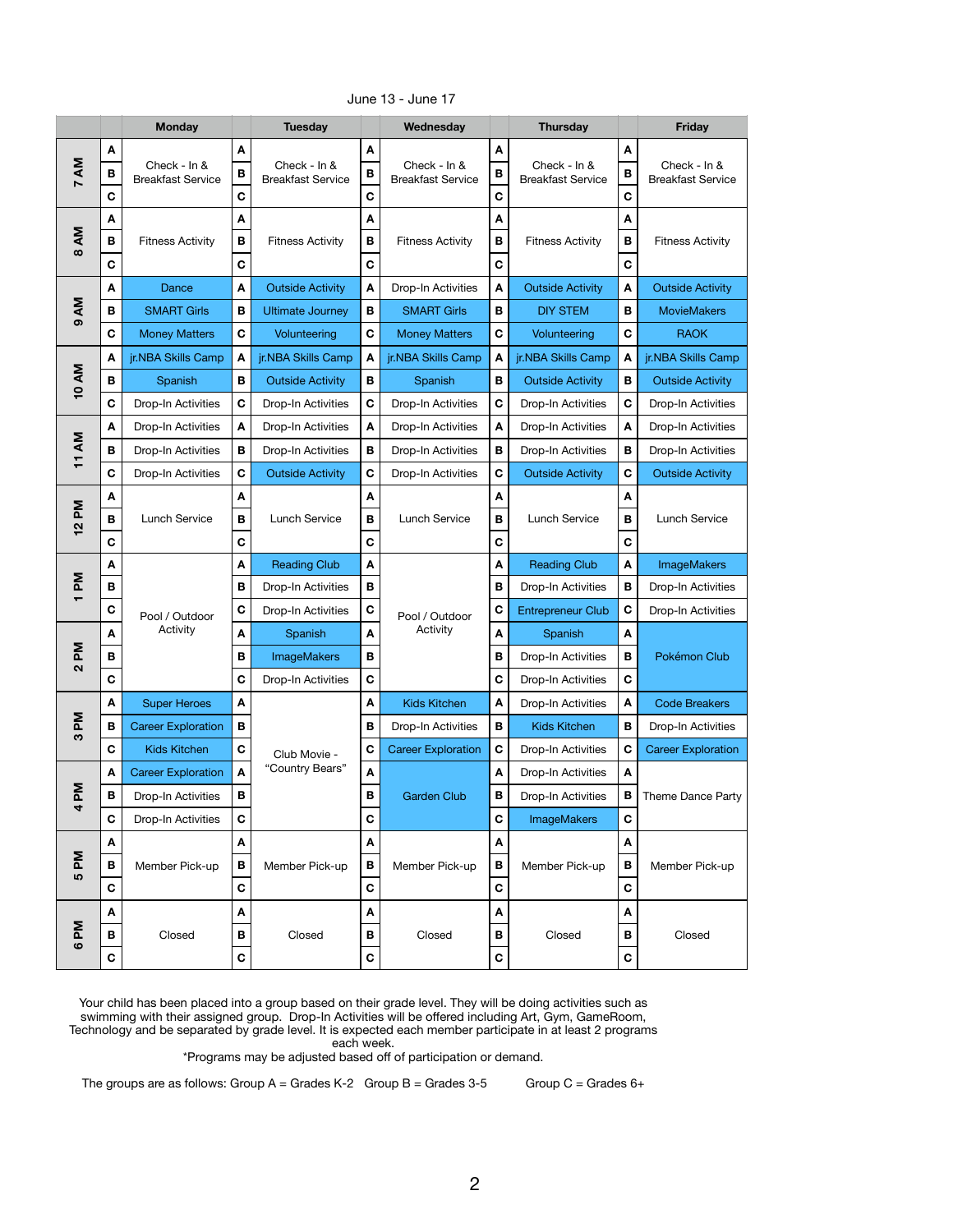|                                        |                                  | <b>Monday</b>                            |                       | <b>Tuesday</b>                           |                       | Wednesday                                |                       | <b>Thursday</b>                          |                                 | <b>Friday</b>                            |
|----------------------------------------|----------------------------------|------------------------------------------|-----------------------|------------------------------------------|-----------------------|------------------------------------------|-----------------------|------------------------------------------|---------------------------------|------------------------------------------|
| 7 AM                                   | A<br>B<br>$\mathbf C$            | Check - In &<br><b>Breakfast Service</b> | A<br>B<br>$\mathbf C$ | Check - In &<br><b>Breakfast Service</b> | A<br>B<br>$\mathbf C$ | Check - In &<br><b>Breakfast Service</b> | A<br>B<br>$\mathbf c$ | Check - In &<br><b>Breakfast Service</b> | A<br>B<br>$\mathbf c$           | Check - In &<br><b>Breakfast Service</b> |
| AM<br>$\infty$                         | A<br>$\, {\bf B}$<br>$\mathbf C$ | <b>Fitness Activity</b>                  | A<br>В<br>$\mathbf C$ | <b>Fitness Activity</b>                  | A<br>B<br>$\mathbf c$ | <b>Fitness Activity</b>                  | A<br>B<br>$\mathbf C$ | <b>Fitness Activity</b>                  | A<br>$\mathbf B$<br>$\mathbf C$ | <b>Fitness Activity</b>                  |
|                                        | A                                | Dance                                    | A                     | <b>Outside Activity</b>                  | A                     | Drop-In Activities                       | A                     | <b>Outside Activity</b>                  | A                               | <b>Outside Activity</b>                  |
| AM                                     | B                                | <b>SMART Girls</b>                       | В                     | <b>Ultimate Journey</b>                  | В                     | <b>SMART Girls</b>                       | B                     | <b>DIY STEM</b>                          | B                               | <b>MovieMakers</b>                       |
| $\sigma$                               | $\mathbf c$                      | <b>Money Matters</b>                     | $\mathbf c$           | Volunteering                             | C                     | <b>Money Matters</b>                     | $\mathbf C$           | Volunteering                             | $\mathbf c$                     | <b>RAOK</b>                              |
|                                        | A                                | jr.NBA Skills Camp                       | A                     | jr.NBA Skills Camp                       | $\boldsymbol{A}$      | Drop-In Activities                       | A                     | <b>Volleyball Camp</b>                   | $\mathbf{A}$                    | Drop-In Activities                       |
| <b>10 AM</b>                           | B                                | Spanish                                  | В                     | <b>Outside Activity</b>                  | В                     | Spanish                                  | B                     | <b>Outside Activity</b>                  | $\mathbf B$                     | <b>Outside Activity</b>                  |
|                                        | $\mathbf C$                      | Drop-In Activities                       | C                     | Drop-In Activities                       | C                     | Drop-In Activities                       | C                     | Drop-In Activities                       | $\mathbf C$                     | Drop-In Activities                       |
|                                        | A                                | Drop-In Activities                       | A                     | Drop-In Activities                       | A                     |                                          | A                     | Drop-In Activities                       | A                               | <b>Drop-In Activities</b>                |
| 11 AM                                  | $\, {\bf B}$                     | Drop-In Activities                       | B                     | Drop-In Activities                       | В                     | <b>Garden Club</b>                       | B                     | Drop-In Activities                       | $\mathbf B$                     | Drop-In Activities                       |
|                                        | C                                | Drop-In Activities                       | C                     | <b>Outside Activity</b>                  | C                     |                                          | $\mathbf C$           | <b>Outside Activity</b>                  | $\mathbf c$                     | <b>Outside Activity</b>                  |
| Md<br>$\mathbf{\Omega}$<br>$\mathbf -$ | A<br>B<br>$\mathbf C$            | <b>Lunch Service</b>                     | A<br>В<br>C           | Lunch Service                            | A<br>B<br>$\mathbf c$ | Lunch Service                            | A<br>B<br>$\mathbf C$ | <b>Lunch Service</b>                     | A<br>B<br>$\mathbf C$           | <b>Lunch Service</b>                     |
|                                        | A                                |                                          | A                     | <b>Reading Club</b>                      | A                     |                                          | A                     | <b>Reading Club</b>                      | A                               | <b>ImageMakers</b>                       |
| <b>Nd</b>                              | B                                | Pool / Outdoor<br>Activity               | В                     | Drop-In Activities                       | В                     |                                          | B                     | Drop-In Activities                       | B                               | Drop-In Activities                       |
| $\mathbf -$                            | $\mathbf c$                      |                                          | $\mathbf C$           | Drop-In Activities                       | C                     | Pool / Outdoor                           | $\mathbf C$           | <b>Entrepreneur Club</b>                 | $\mathbf C$                     | Drop-In Activities                       |
|                                        | A                                |                                          | A                     | Spanish                                  | A                     | Activity                                 | A                     | Spanish                                  | A                               |                                          |
| Md<br>$\mathbf{\Omega}$                | B                                |                                          | В                     | <b>ImageMakers</b>                       | В                     |                                          | B                     | Drop-In Activities                       | B                               | Pokémon Club                             |
|                                        | $\mathbf C$                      |                                          | $\mathbf C$           | Drop-In Activities                       | C                     |                                          | $\mathbf C$           | Drop-In Activities                       | $\mathbf C$                     |                                          |
|                                        | A                                | <b>Super Heroes</b>                      | A                     |                                          | A                     | <b>Kids Kitchen</b>                      | A                     | Drop-In Activities                       | $\boldsymbol{A}$                | <b>Code Breakers</b>                     |
| Μd<br>က                                | $\, {\bf B}$                     | <b>Career Exploration</b>                | B                     |                                          | B                     | Drop-In Activities                       | B                     | <b>Kids Kitchen</b>                      | B                               | Drop-In Activities                       |
|                                        | $\mathbf C$                      | <b>Kids Kitchen</b>                      | $\mathbf C$           | Club Movie -                             | $\mathbf C$           | <b>Career Exploration</b>                | $\mathbf C$           | Drop-In Activities                       | $\mathbf C$                     | <b>Career Exploration</b>                |
|                                        | A                                | <b>Career Exploration</b>                | $\mathbf{A}$          | "Wreck It Ralph"                         | A                     | <b>Volleyball Camp</b>                   | A                     | Drop-In Activities                       | A                               |                                          |
| Md<br>4                                | B                                | Drop-In Activities                       | B                     |                                          | B                     | Drop-In Activities                       | В                     | Drop-In Activities                       | B                               | Theme Dance Party                        |
|                                        | $\mathbf C$                      | Drop-In Activities                       | $\mathbf C$           |                                          | $\mathbf C$           | Drop-In Activities                       | C                     | <b>ImageMakers</b>                       | $\mathbf c$                     |                                          |
|                                        | A                                |                                          | A                     |                                          | A                     |                                          | A                     |                                          | A                               |                                          |
| Md<br><b>5</b>                         | $\, {\bf B}$                     | Member Pick-up                           | B                     | Member Pick-up                           | B                     | Member Pick-up                           | B                     | Member Pick-up                           | $\mathbf B$                     | Member Pick-up                           |
|                                        | $\mathbf C$                      |                                          | $\mathbf c$           |                                          | $\mathbf c$           |                                          | $\mathbf C$           |                                          | $\mathbf c$                     |                                          |
|                                        | A                                |                                          | A                     |                                          | A                     |                                          | A                     |                                          | A                               |                                          |
| $\mathbf{M}$<br>$\boldsymbol{\omega}$  | B                                | Closed                                   | В                     | Closed                                   | В                     | Closed                                   | B                     | Closed                                   | B                               | Closed                                   |
|                                        | $\mathbf c$                      |                                          | C                     |                                          | C                     |                                          | $\mathbf C$           | $\mathbf C$                              |                                 |                                          |

June 20 - June 24

\*Programs may be adjusted based off of participation or demand.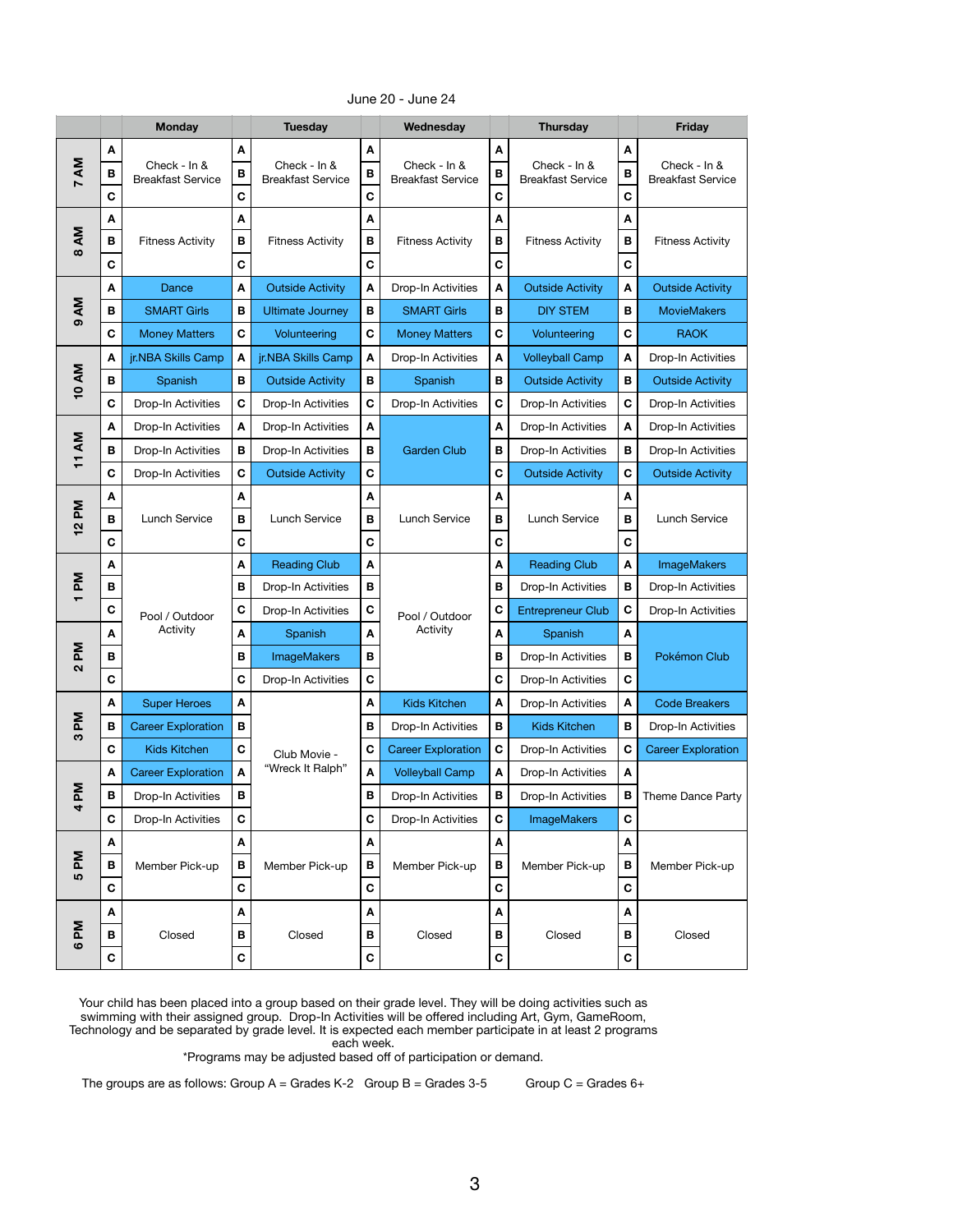|                             |                        | <b>Monday</b>                            |                       | <b>Tuesday</b>                           |                                  | Wednesday                                |                                 | <b>Thursday</b>                          |                                  | <b>Friday</b>                            |
|-----------------------------|------------------------|------------------------------------------|-----------------------|------------------------------------------|----------------------------------|------------------------------------------|---------------------------------|------------------------------------------|----------------------------------|------------------------------------------|
| 7 AM                        | A<br>В<br>$\mathbf C$  | Check - In &<br><b>Breakfast Service</b> | A<br>B<br>$\mathbf C$ | Check - In &<br><b>Breakfast Service</b> | A<br>B<br>$\mathbf C$            | Check - In &<br><b>Breakfast Service</b> | A<br>B<br>$\mathbf C$           | Check - In &<br><b>Breakfast Service</b> | A<br>B<br>$\mathbf C$            | Check - In &<br><b>Breakfast Service</b> |
| ΔM<br>$\infty$              | A<br>$\, {\bf B}$<br>C | <b>Fitness Activity</b>                  | A<br>B<br>$\mathbf c$ | <b>Fitness Activity</b>                  | A<br>B<br>$\mathbf c$            | <b>Fitness Activity</b>                  | A<br>$\mathbf B$<br>$\mathbf c$ | <b>Fitness Activity</b>                  | A<br>$\, {\bf B}$<br>$\mathbf C$ | <b>Fitness Activity</b>                  |
|                             | A                      | Dance                                    | A                     | <b>Outside Activity</b>                  | A                                | Drop-In Activities                       | $\boldsymbol{A}$                | <b>Outside Activity</b>                  | A                                | <b>Outside Activity</b>                  |
| ΔM                          | B                      | <b>SMART Girls</b>                       | B                     | <b>Ultimate Journey</b>                  | B                                | <b>SMART Girls</b>                       | B                               | <b>DIY STEM</b>                          | В                                | <b>MovieMakers</b>                       |
| $\sigma$                    | $\mathbf C$            | <b>Money Matters</b>                     | $\mathbf c$           | Volunteering                             | $\mathbf c$                      | <b>Money Matters</b>                     | $\mathbf C$                     | Volunteering                             | $\mathbf c$                      | <b>RAOK</b>                              |
|                             | A                      | Drop-In Activities                       | A                     | Drop-In Activities                       | A                                | Drop-In Activities                       | A                               | <b>Volleyball Camp</b>                   | A                                | Drop-In Activities                       |
| <b>10 AM</b>                | $\, {\bf B}$           | Spanish                                  | B                     | <b>Outside Activity</b>                  | B                                | Spanish                                  | $\, {\bf B}$                    | <b>Outside Activity</b>                  | B                                | <b>Outside Activity</b>                  |
|                             | $\mathbf c$            | Drop-In Activities                       | $\mathbf C$           | Drop-In Activities                       | $\mathbf C$                      | Drop-In Activities                       | $\mathbf C$                     | Drop-In Activities                       | $\mathbf C$                      | Drop-In Activities                       |
|                             | A                      | Drop-In Activities                       | A                     | Drop-In Activities                       | A                                |                                          | A                               | Drop-In Activities                       | A                                | Drop-In Activities                       |
| 11 AM                       | B                      | Drop-In Activities                       | B                     | Drop-In Activities                       | В                                | <b>Garden Club</b>                       | B                               | Drop-In Activities                       | $\, {\bf B}$                     | Drop-In Activities                       |
|                             | $\mathbf C$            | Drop-In Activities                       | C                     | <b>Outside Activity</b>                  | $\mathbf C$                      |                                          | $\mathbf C$                     | <b>Outside Activity</b>                  | C                                | <b>Outside Activity</b>                  |
| Md<br>$\mathbf{\Omega}$     | A<br>B<br>$\mathbf C$  | Lunch Service                            | A<br>B<br>$\mathbf C$ | Lunch Service                            | A<br>$\, {\bf B}$<br>$\mathbf c$ | Lunch Service                            | A<br>B<br>$\mathbf c$           | <b>Lunch Service</b>                     | A<br>B<br>$\mathbf C$            | <b>Lunch Service</b>                     |
|                             | A                      |                                          | A                     | <b>Reading Club</b>                      | A                                |                                          | A                               | <b>Reading Club</b>                      | A                                | <b>ImageMakers</b>                       |
| Μd                          | В                      | Pool / Outdoor<br>Activity               | В                     | Drop-In Activities                       | В                                |                                          | B                               | Drop-In Activities                       | B                                | Drop-In Activities                       |
|                             | $\mathbf C$            |                                          | $\mathbf C$           | Drop-In Activities                       | $\mathbf C$                      | Pool / Outdoor                           | $\mathbf C$                     | <b>Entrepreneur Club</b>                 | $\mathbf C$                      | Drop-In Activities                       |
|                             | A                      |                                          | A                     | Spanish                                  | A                                | Activity                                 | $\blacktriangle$                | Spanish                                  | A                                |                                          |
| Md<br>$\mathbf{\Omega}$     | B                      |                                          | B                     | <b>ImageMakers</b>                       | B                                |                                          | $\mathbf B$                     | Drop-In Activities                       | В                                | Pokémon Club                             |
|                             | $\mathbf C$            |                                          | $\mathbf C$           | Drop-In Activities                       | $\mathbf C$                      |                                          | $\mathbf c$                     | Drop-In Activities                       | C                                |                                          |
|                             | A                      | <b>Super Heroes</b>                      | A                     |                                          | A                                | Kids Kitchen                             | $\boldsymbol{A}$                | Drop-In Activities                       | A                                | <b>Code Breakers</b>                     |
| Μd<br>S                     | B                      | <b>Career Exploration</b>                | В                     |                                          | $\mathbf B$                      | Drop-In Activities                       | $\mathbf B$                     | <b>Kids Kitchen</b>                      | B                                | Drop-In Activities                       |
|                             | $\mathbf c$            | Kids Kitchen                             | $\mathbf C$           | Club Movie - "Toy                        | $\mathbf C$                      | <b>Career Exploration</b>                | $\mathbf C$                     | Drop-In Activities                       | $\mathbf C$                      | <b>Career Exploration</b>                |
|                             | A                      | <b>Volleyball Camp</b>                   | A                     | Story"                                   | $\boldsymbol{\mathsf{A}}$        | <b>Volleyball Camp</b>                   | A                               | <b>Career Exploration</b>                | A                                |                                          |
| Μd<br>4                     | В                      | Drop-In Activities                       | В                     |                                          | B                                | Drop-In Activities                       | $\, {\bf B}$                    | Drop-In Activities                       | В                                | Theme Dance Party                        |
|                             | $\mathbf C$            | Drop-In Activities                       | $\mathbf C$           |                                          | $\mathbf C$                      | Drop-In Activities                       | $\mathbf C$                     | <b>ImageMakers</b>                       | $\mathbf C$                      |                                          |
|                             | A                      |                                          | A                     |                                          | A                                |                                          | A                               |                                          | A                                |                                          |
| Μd<br>LO                    | B                      | Member Pick-up                           | B                     | Member Pick-up                           | $\mathbf B$                      | Member Pick-up                           | B                               | Member Pick-up                           | $\, {\bf B}$                     | Member Pick-up                           |
|                             | $\mathbf C$            |                                          | $\mathbf c$           |                                          | $\mathbf C$                      |                                          | $\mathbf c$                     |                                          | $\mathbf c$                      |                                          |
|                             | A                      |                                          | A                     |                                          | A                                |                                          | A                               |                                          | A                                |                                          |
| ΣĀ<br>$\boldsymbol{\omega}$ | В                      | Closed                                   | В                     | Closed                                   | B                                | Closed                                   | B                               | Closed                                   | B                                | Closed                                   |
|                             | $\mathbf c$            |                                          | $\mathbf c$           |                                          | $\mathbf C$                      |                                          | $\mathbf C$                     |                                          | $\mathbf C$                      |                                          |

June 27 - July 1

\*Programs may be adjusted based off of participation or demand.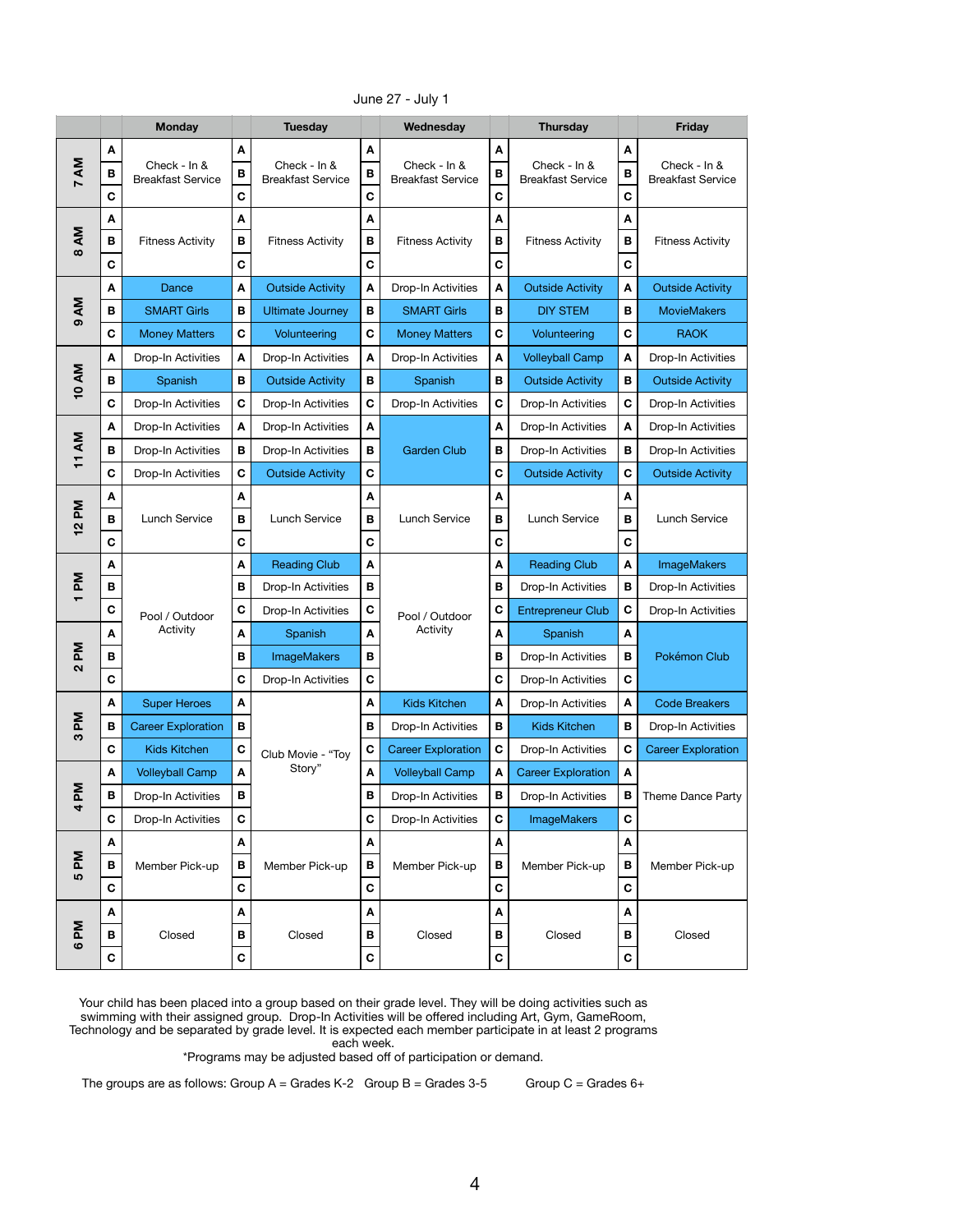|                                   |                  | <b>Monday</b>             | <b>Tuesday</b>                           |                           |                                          |                           | <b>Thursday</b>                          |                           | <b>Friday</b>                            |
|-----------------------------------|------------------|---------------------------|------------------------------------------|---------------------------|------------------------------------------|---------------------------|------------------------------------------|---------------------------|------------------------------------------|
|                                   | A                | $\boldsymbol{A}$          |                                          | $\boldsymbol{A}$          |                                          | $\boldsymbol{\mathsf{A}}$ |                                          | $\boldsymbol{A}$          |                                          |
| 7 AM                              | B                | B                         | Check - In &<br><b>Breakfast Service</b> | B                         | Check - In &<br><b>Breakfast Service</b> | $\, {\bf B}$              | Check - In &<br><b>Breakfast Service</b> | B                         | Check - In &<br><b>Breakfast Service</b> |
|                                   | $\mathbf c$      | $\mathbf C$               |                                          | $\mathbf C$               |                                          | $\mathbf C$               |                                          | $\mathbf C$               |                                          |
|                                   | A                | A                         |                                          | $\boldsymbol{\mathsf{A}}$ |                                          | $\boldsymbol{\mathsf{A}}$ |                                          | A                         |                                          |
| ΔM<br>$\infty$                    | B                | B                         | <b>Fitness Activity</b>                  | $\, {\bf B}$              | <b>Fitness Activity</b>                  | $\, {\bf B}$              | <b>Fitness Activity</b>                  | $\, {\bf B}$              | <b>Fitness Activity</b>                  |
|                                   | $\mathbf c$      | $\mathbf C$               |                                          | $\mathbf C$               |                                          | $\mathbf C$               |                                          | $\mathbf C$               |                                          |
|                                   | $\boldsymbol{A}$ | A                         | <b>Outside Activity</b>                  | $\boldsymbol{\mathsf{A}}$ | Drop-In Activities                       | $\mathbf{A}$              | <b>Outside Activity</b>                  | $\boldsymbol{\mathsf{A}}$ | <b>Outside Activity</b>                  |
| ΔM<br>$\sigma$                    | B                | $\, {\bf B}$              | <b>Ultimate Journey</b>                  | B                         | <b>SMART Girls</b>                       | B                         | <b>DIY STEM</b>                          | $\mathbf B$               | <b>MovieMakers</b>                       |
|                                   | $\mathbf C$      | $\mathbf C$               | Volunteering                             | $\mathbf C$               | <b>Money Matters</b>                     | $\mathbf C$               | Volunteering                             | $\mathbf C$               | <b>RAOK</b>                              |
|                                   | $\boldsymbol{A}$ | A                         | Drop-In Activities                       | A                         | Drop-In Activities                       | $\mathbf{A}$              | <b>Volleyball Camp</b>                   | $\boldsymbol{\mathsf{A}}$ | Drop-In Activities                       |
| <b>10 AM</b>                      | B                | $\, {\bf B}$              | <b>Outside Activity</b>                  | B                         | Spanish                                  | $\mathsf B$               | <b>Outside Activity</b>                  | B                         | <b>Outside Activity</b>                  |
|                                   | $\mathbf C$      | C                         | Drop-In Activities                       | $\mathbf C$               | Drop-In Activities                       | $\mathbf C$               | Drop-In Activities                       | $\mathbf C$               | Drop-In Activities                       |
|                                   | A                | $\boldsymbol{\mathsf{A}}$ | Drop-In Activities                       | $\pmb{\mathsf{A}}$        |                                          | $\boldsymbol{\mathsf{A}}$ | Drop-In Activities                       | $\pmb{\mathsf{A}}$        | Drop-In Activities                       |
| 11 AM                             | B                | $\mathbf B$               | Drop-In Activities                       | B                         | <b>Garden Club</b>                       | $\, {\bf B}$              | Drop-In Activities                       | B                         | Drop-In Activities                       |
|                                   | $\mathbf C$      | C                         | <b>Outside Activity</b>                  | $\mathbf c$               |                                          | $\mathbf C$               | <b>Outside Activity</b>                  | C                         | <b>Outside Activity</b>                  |
| 12 PM                             | A                | A                         |                                          | A                         |                                          | A                         |                                          | A                         |                                          |
|                                   | B                | $\mathbf B$               | Lunch Service                            | $\, {\bf B}$              | Lunch Service                            | $\, {\bf B}$              | Lunch Service                            | $\, {\bf B}$              | Lunch Service                            |
|                                   | $\mathbf c$      | $\mathbf C$               |                                          | $\mathbf c$               |                                          | $\mathbf C$               |                                          | $\mathbf C$               |                                          |
|                                   | A                | A                         | <b>Reading Club</b>                      | A                         |                                          | A                         | <b>Reading Club</b>                      | A                         | <b>ImageMakers</b>                       |
| $\mathsf{M}$                      | В                | B                         | Drop-In Activities                       | B                         |                                          | $\, {\bf B}$              | Drop-In Activities                       | $\, {\bf B}$              | Drop-In Activities                       |
|                                   | $\mathbf C$      | $\mathbf C$               | Drop-In Activities                       | $\mathbf C$               | Pool / Outdoor                           | $\mathbf C$               | <b>Entrepreneur Club</b>                 | $\mathbf{C}$              | Drop-In Activities                       |
|                                   | $\boldsymbol{A}$ | A                         | Spanish                                  | $\boldsymbol{A}$          | Activity                                 | $\mathbf{A}$              | Spanish                                  | $\boldsymbol{\mathsf{A}}$ |                                          |
| $\mathsf{M}$<br>$\mathbf{\Omega}$ | B                | $\mathbf B$               | <b>ImageMakers</b>                       | В                         |                                          | $\, {\bf B}$              | Drop-In Activities                       | B                         | Pokémon Club                             |
|                                   | $\mathbf C$      | $\mathbf C$               | Drop-In Activities                       | $\mathbf c$               |                                          | $\mathbf C$               | Drop-In Activities                       | $\mathbf C$               |                                          |
|                                   | A                | A                         |                                          | $\boldsymbol{\mathsf{A}}$ | <b>Kids Kitchen</b>                      | $\blacktriangle$          | Drop-In Activities                       | $\pmb{\mathsf{A}}$        | <b>Code Breakers</b>                     |
| Md<br>က                           | B                | B                         |                                          | B                         | Drop-In Activities                       | $\, {\bf B}$              | <b>Kids Kitchen</b>                      | $\, {\bf B} \,$           | Drop-In Activities                       |
|                                   | $\mathbf c$      | $\mathbf C$               | Club Movie -                             | $\mathbf C$               | <b>Career Exploration</b>                | $\mathbf C$               | Drop-In Activities                       | $\mathbf C$               | <b>Career Exploration</b>                |
|                                   | A                | A                         | "Spider-Man"                             | A                         | <b>Volleyball Camp</b>                   | A                         | <b>Career Exploration</b>                | A                         |                                          |
| $\mathbf{M}$<br>$\overline{a}$    | $\mathbf B$      | B                         |                                          | $\mathbf B$               | Drop-In Activities                       | $\, {\bf B}$              | Drop-In Activities                       | $\, {\bf B}$              | Theme Dance Party                        |
|                                   | $\mathbf c$      | $\mathbf C$               |                                          | $\mathbf c$               | Drop-In Activities                       | $\mathbf C$               | <b>ImageMakers</b>                       | $\mathbf c$               |                                          |
|                                   | A                | $\boldsymbol{A}$          |                                          | $\boldsymbol{A}$          |                                          | A                         |                                          | $\boldsymbol{A}$          |                                          |
| Md<br>LO                          | B                | B                         | Member Pick-up                           | $\, {\bf B}$              | Member Pick-up                           | $\, {\bf B}$              | Member Pick-up                           | $\, {\bf B}$              | Member Pick-up                           |
|                                   | $\mathbf C$      | $\mathbf C$               |                                          | $\mathbf C$               |                                          | $\mathbf C$               |                                          | $\mathbf C$               |                                          |
|                                   | A                | $\boldsymbol{A}$          |                                          | A                         |                                          | A                         |                                          | A                         |                                          |
| $\mathsf{M}$<br>$\bullet$         | B                | B                         | Closed                                   | B                         | Closed                                   | $\, {\bf B}$              | Closed                                   | B                         | Closed                                   |
|                                   | $\mathbf c$      | $\mathbf C$               |                                          | $\mathbf C$               |                                          | $\mathbf C$               |                                          | $\mathbf C$               |                                          |

July 4 - July 8

\*Programs may be adjusted based off of participation or demand.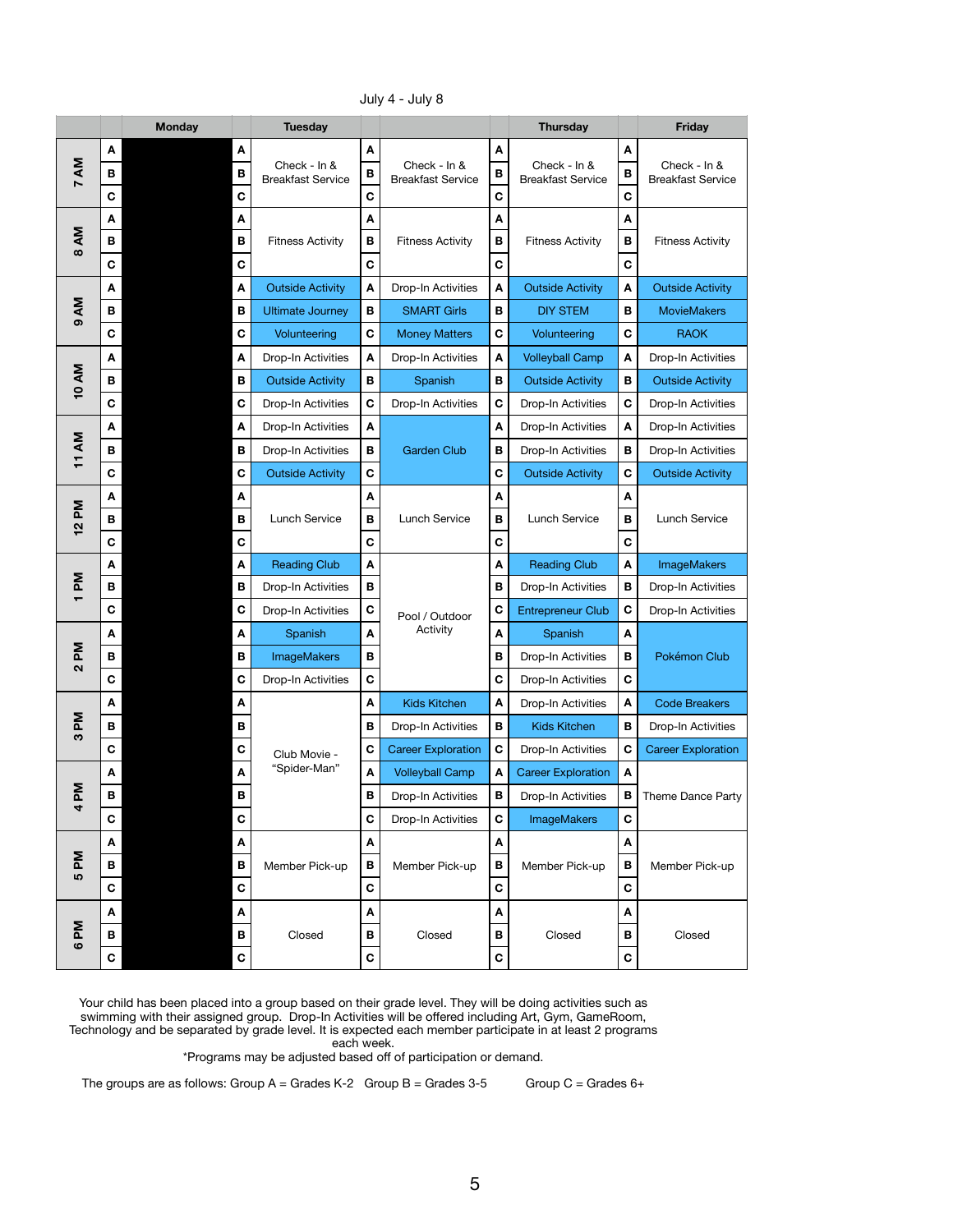|                         |              | <b>Monday</b>             |                  | <b>Tuesday</b>                                |                  | Wednesday                 |                  | <b>Thursday</b>           |                  | <b>Friday</b>             |
|-------------------------|--------------|---------------------------|------------------|-----------------------------------------------|------------------|---------------------------|------------------|---------------------------|------------------|---------------------------|
| 7 AM                    | A<br>В       | Check - In &              | A                | Check - In &                                  | A                | Check - In &              | A                | Check - In &              | A                | Check - In &              |
|                         | $\mathbf C$  | <b>Breakfast Service</b>  | B<br>$\mathbf c$ | <b>Breakfast Service</b>                      | B<br>$\mathbf c$ | <b>Breakfast Service</b>  | B<br>$\mathbf c$ | <b>Breakfast Service</b>  | B<br>$\mathbf c$ | <b>Breakfast Service</b>  |
|                         | A            |                           | A                |                                               | A                |                           | A                |                           | A                |                           |
| ΔM                      | B            | <b>Fitness Activity</b>   | $\mathbf B$      | <b>Fitness Activity</b>                       | $\mathbf B$      | <b>Fitness Activity</b>   | $\, {\bf B}$     | <b>Fitness Activity</b>   | $\, {\bf B}$     | <b>Fitness Activity</b>   |
| $\infty$                | $\mathbf c$  |                           | $\mathbf C$      |                                               | $\mathbf C$      |                           | $\mathbf C$      |                           | $\mathbf C$      |                           |
|                         | A            | Dance                     | A                | <b>Outside Activity</b>                       | A                | Drop-In Activities        | A                | <b>Outside Activity</b>   | A                | <b>Outside Activity</b>   |
| <b>AM</b><br>$\sigma$   | В            | <b>SMART Girls</b>        | B                | <b>Ultimate Journey</b>                       | B                | <b>SMART Girls</b>        | В                | <b>DIY STEM</b>           | В                | <b>MovieMakers</b>        |
|                         | $\mathbf C$  | <b>Money Matters</b>      | $\mathbf c$      | Volunteering                                  | $\mathbf C$      | <b>Money Matters</b>      | $\mathbf c$      | Volunteering              | $\mathbf c$      | <b>RAOK</b>               |
|                         | A            | Drop-In Activities        | A                | Drop-In Activities                            | A                | Drop-In Activities        | A                | Drop-In Activities        | A                | Drop-In Activities        |
| <b>10 AM</b>            | B            | Spanish                   | В                | <b>Outside Activity</b>                       | $\mathbf B$      | Spanish                   | В                | <b>Outside Activity</b>   | В                | <b>Outside Activity</b>   |
|                         | $\mathbf C$  | Drop-In Activities        | $\mathbf C$      | Drop-In Activities                            | $\mathbf C$      | Drop-In Activities        | C                | Drop-In Activities        | $\mathbf C$      | Drop-In Activities        |
|                         | A            | Drop-In Activities        | A                | Drop-In Activities                            | A                | Drop-In Activities        | A                | <b>Drop-In Activities</b> | A                | Drop-In Activities        |
| ΔM<br>$\overline{1}$    | B            | Drop-In Activities        | $\mathbf B$      | Drop-In Activities<br><b>Outside Activity</b> | $\mathbf B$      | Drop-In Activities        | $\, {\bf B}$     | Drop-In Activities        | B                | Drop-In Activities        |
|                         | $\mathbf C$  | Drop-In Activities        | $\mathbf C$      |                                               | C                | Drop-In Activities        | C                | <b>Outside Activity</b>   | С                | <b>Outside Activity</b>   |
|                         | A            |                           | A                |                                               | A                |                           | A                |                           | A                |                           |
| Md<br>$\mathbf{\Omega}$ | В            | Lunch Service             | B                | Lunch Service                                 | B                | <b>Lunch Service</b>      | В                | <b>Lunch Service</b>      | В                | Lunch Service             |
|                         | $\mathbf c$  |                           | $\mathbf C$      |                                               | $\mathbf c$      |                           | $\mathbf C$      |                           | $\mathbf C$      |                           |
|                         | A            |                           | A                | <b>Reading Club</b>                           | A                |                           | A                | <b>Reading Club</b>       | A                | <b>ImageMakers</b>        |
| Μd<br>$\mathbf -$       | В            |                           | B                | Drop-In Activities                            | B                |                           | B                | Drop-In Activities        | B                | <b>Drop-In Activities</b> |
|                         | $\mathbf C$  | Pool / Outdoor            | $\mathbf C$      | Drop-In Activities                            | $\mathbf C$      | Pool / Outdoor            | $\mathbf C$      | <b>Entrepreneur Club</b>  | C                | Drop-In Activities        |
|                         | A            | Activity                  | $\boldsymbol{A}$ | Spanish                                       | A                | Activity                  | A                | Spanish                   | A                |                           |
| Md<br>$\mathbf{\Omega}$ | B            |                           | B                | <b>ImageMakers</b>                            | B                |                           | $\, {\bf B}$     | Drop-In Activities        | В                | Pokémon Club              |
|                         | $\mathbf c$  |                           | $\mathbf C$      | Drop-In Activities                            | $\mathbf C$      |                           | $\mathbf c$      | Drop-In Activities        | $\mathbf C$      |                           |
|                         | A            | <b>Super Heroes</b>       | A                |                                               | A                | <b>Kids Kitchen</b>       | A                | Drop-In Activities        | A                | <b>Code Breakers</b>      |
| ΣĀ<br>က                 | $\, {\bf B}$ | <b>Career Exploration</b> | B                |                                               | $\mathbf B$      | Drop-In Activities        | $\, {\bf B}$     | <b>Kids Kitchen</b>       | B                | Drop-In Activities        |
|                         | $\mathbf c$  | <b>Kids Kitchen</b>       | $\mathbf C$      | Club Movie - "Judy<br>Moody and the Not       | $\mathbf C$      | <b>Career Exploration</b> | $\mathbf C$      | Drop-In Activities        | $\mathbf C$      | <b>Career Exploration</b> |
|                         | A            | <b>Career Exploration</b> | A                | Bummer Summer"                                | A                |                           | A                | Drop-In Activities        | A                |                           |
| Μd<br>4                 | В            | Drop-In Activities        | B                |                                               | B                | <b>Garden Club</b>        | В                | Drop-In Activities        | В                | Theme Dance Party         |
|                         | $\mathbf C$  | Drop-In Activities        | $\mathbf C$      |                                               | $\mathbf C$      |                           | $\mathbf C$      | <b>ImageMakers</b>        | $\mathbf C$      |                           |
|                         | A            |                           | A                |                                               | A                |                           | A                |                           | A                |                           |
| Md<br>5                 | B            | Member Pick-up            | $\mathbf B$      | Member Pick-up                                | $\mathbf B$      | Member Pick-up            | $\mathbf B$      | Member Pick-up            | $\, {\bf B}$     | Member Pick-up            |
|                         | $\mathbf C$  |                           | $\mathbf C$      |                                               | $\mathbf c$      |                           | $\mathbf C$      |                           | $\mathbf c$      |                           |
|                         | A            |                           | A                |                                               | A                |                           | A                |                           | A                |                           |
| ΣĀ<br>$\circ$           | B            | Closed                    | B                | Closed                                        | B                | Closed                    | B                | Closed                    | B                | Closed                    |
|                         | $\mathbf C$  |                           | $\mathbf C$      | $\mathbf c$                                   |                  | $\mathbf C$               | $\mathbf C$      |                           |                  |                           |

June 27 - July 1

\*Programs may be adjusted based off of participation or demand.